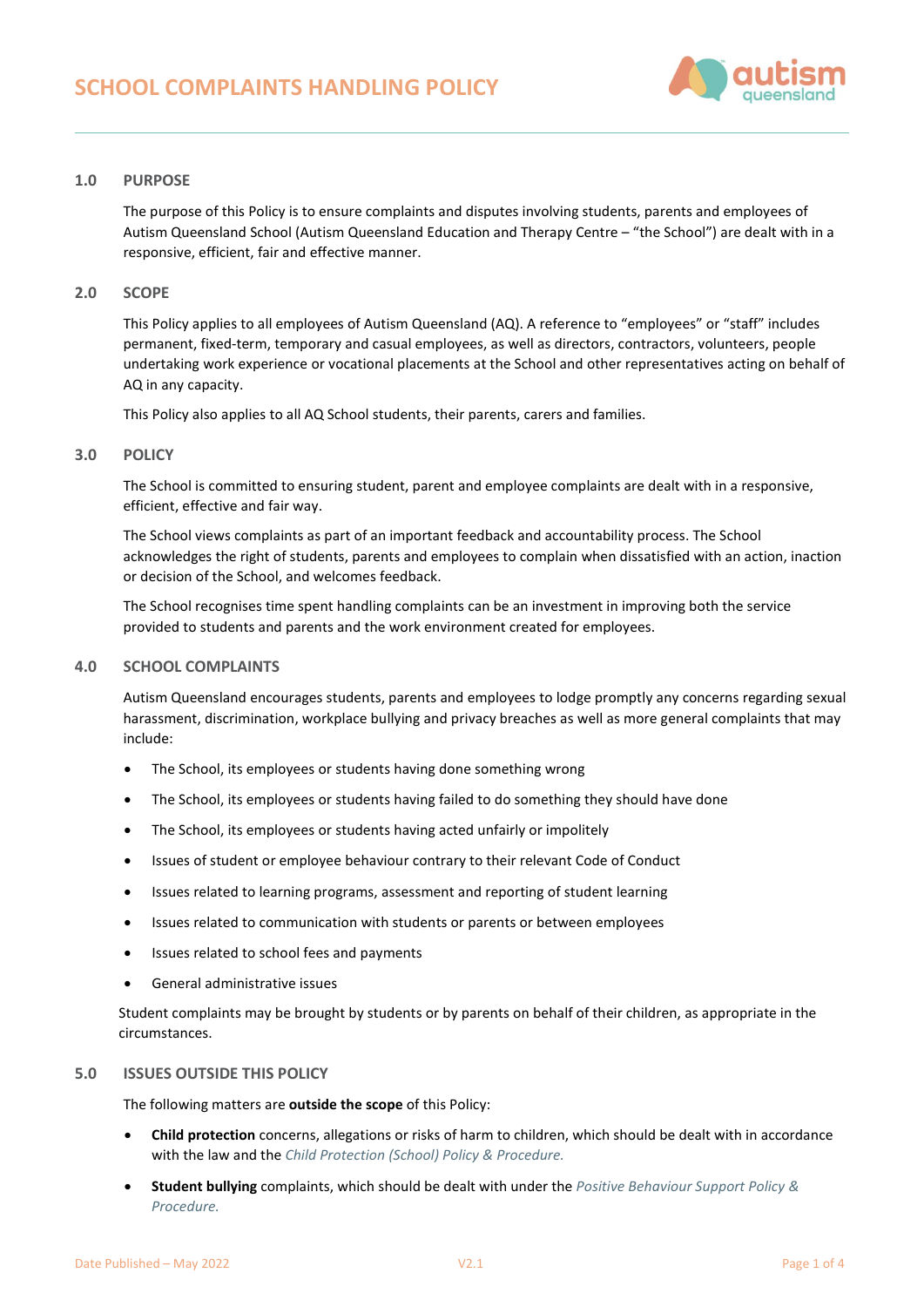

- Employee complaints related to their employment, which should be directed to their Manager or Human Resources.
- Student or employee violence or criminal matters, which should be directed to the School Principal who will involve the Police as appropriate.
- Formal legal proceedings.

## 6.0 COMPLAINTS HANDLING PRINCIPLES

The School is committed to managing complaints in accordance with the Complaints Management Policy and the following principles:

- Complaints will be resolved with as little formality and disruption as possible
- Complaints will be taken seriously
- Anonymous complaints will be treated on their merits
- Complaints will be dealt with fairly and objectively and in a timely manner
- The School will determine the appropriate person to deal with the complaint in the first instance
- Mediation, negotiation and informal resolution are optional alternatives
- Procedural fairness will be ensured wherever practicable, including the right of interested parties to the complaint to be heard
- Confidentiality and privacy will be maintained as much as possible
- All parties to the complaints will be appropriately supported
- The School will give reasonable progress updates
- Appropriate remedies will be offered and implemented
- A review pathway for parties to the complaint will be provided if warranted
- Complainants, respondents and people associated with them will not be victimised as a result of lodging a complaint and they will not suffer any other reprisals
- The School will keep records of complaints
- The School's insurer will be informed if a complaint could be connected to an insured risk.

## 6.1 External Complaints

The School, in some cases, may require involvement from external bodies. Complaints about Autism Queensland may also be directed to other external to bodies including, but limited to:

- Australian Competition and Consumer Commission (ACCC)
- Office of the Australian Information Commissioner
- Queensland Civil and Administrative Tribunal (QCAT)
- Department of Transport and Main Roads
- Queensland Government Department of Education
- Queensland Government Department of Seniors, Disability Services and Torres Strait Islander Partnerships
- Queensland Government Department of Children, Youth Justice and Multicultural Affairs
- Workplace Health and Safety Queensland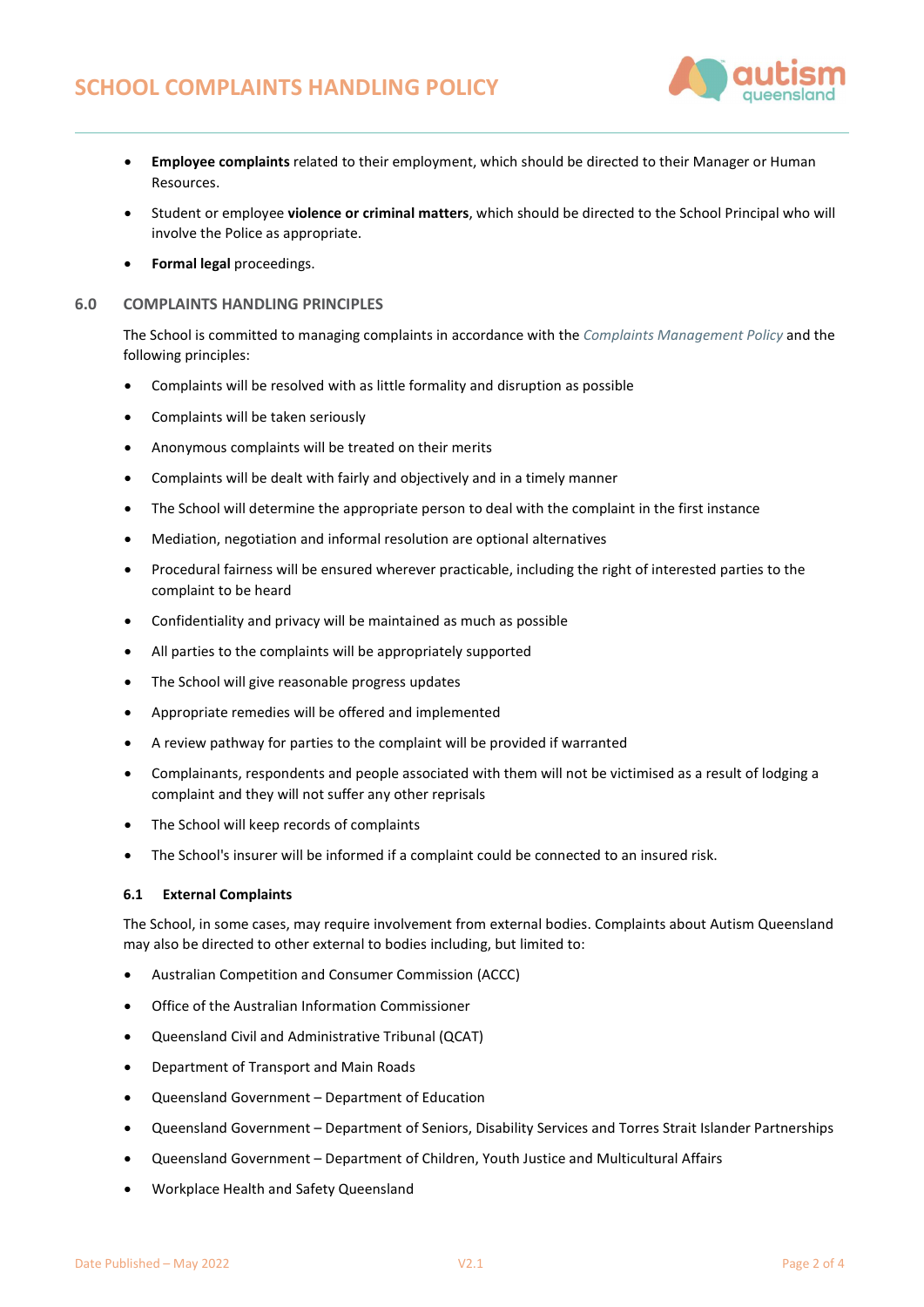

# 7.0 RESPONSIBILITIES

## 7.1 AQ School

The School has the following role and responsibilities:

- Develop, implement, promote and act in accordance with the School's Complaints Handling Policy
- Appropriately communicate the School's Complaints Handling Policy and procedures to students, parents and employees
- Ensure the Complaints Handling procedures are readily accessible by staff, students and parents
- Upon receipt of a complaint, manage the complaint in accordance with the Complaints Handling procedures
- Ensure appropriate support is provided to all parties to a complaint
- Take appropriate action to prevent victimisation or action in reprisal against the complainant, respondent or any person associated with them
- Appropriately implement remedies
- Appropriately train relevant employees
- Keep records
- Conduct a review/audit of the Complaints Register from time to time
- Monitor and report to the governing body on complaints
- Report to the School's insurer when relevant
- Refer to the School's governing body immediately any claim for legal redress.

## 7.2 All Parties to a Dispute

The complainant and respondent both have the following role and responsibilities:

- Apply and comply with the School's Complaints Handling Policy and procedures
- Lodge the complaint as soon as possible after the issue arises
- Expect that the complaint will be dealt with fairly and objectively, in a timely manner, with procedural fairness, confidentiality and privacy maintained to the extent possible
- Provide complete and factual information in a timely manner
- Not provide deliberately false or misleading information
- Not make frivolous or vexatious complaints
- Act in good faith, and in a calm and courteous manner
- Act in a non-threatening manner
- To be appropriately supported
- Acknowledge that a common goal is to achieve an outcome acceptable to all parties
- Recognise that all parties have rights and responsibilities which must be balanced.
- Maintain and respect the privacy and confidentiality of all parties
- Not victimise or act in reprisal against any party to the dispute or any person associated with them.

## 7.3 Employees Receiving Complaints

Employees receiving complaints have the following role and responsibilities: